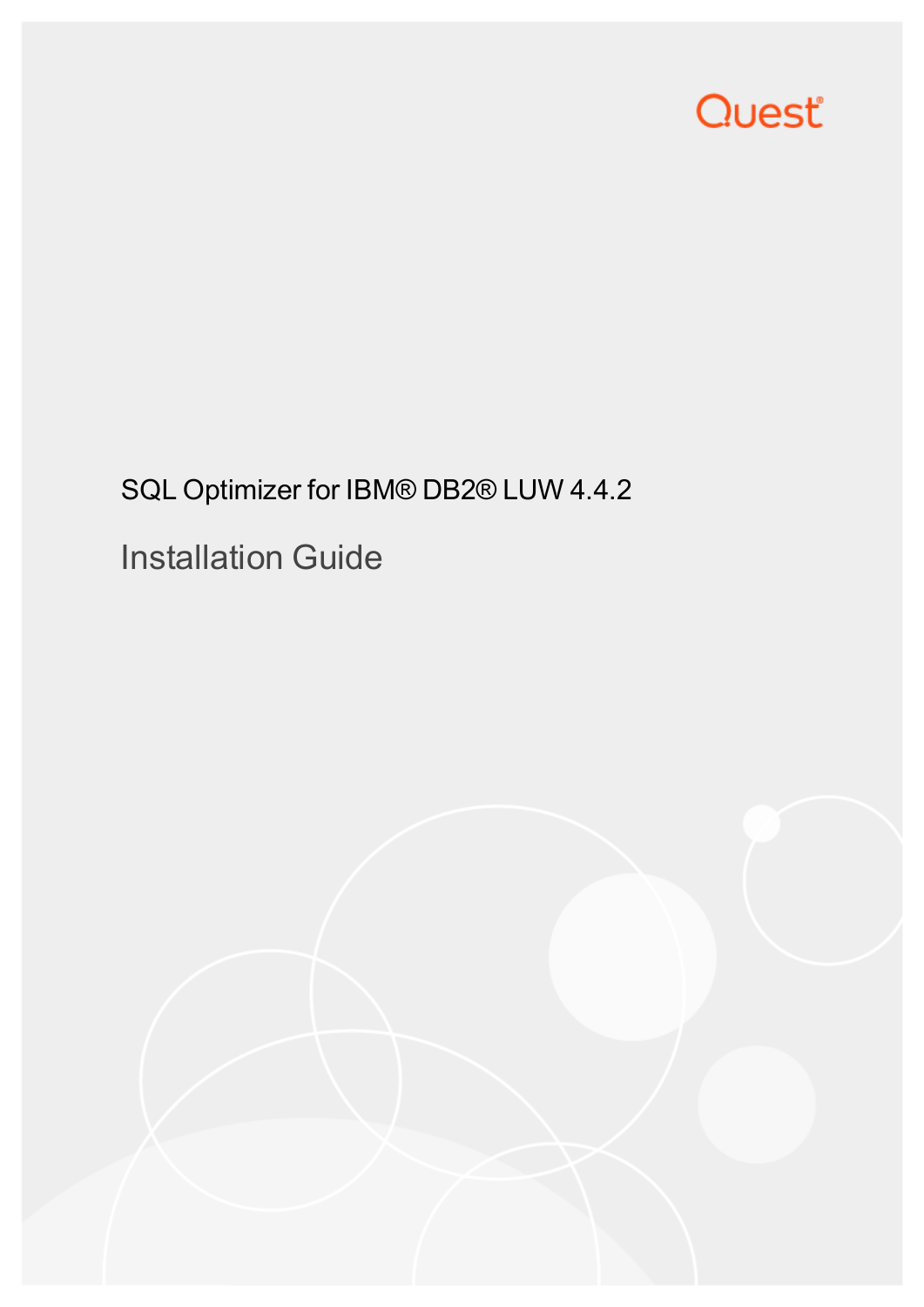Copyright 2020 Quest Software Inc. ALL RIGHTS RESERVED.

This guide contains proprietary information protected by copyright. The software described in this guide is furnished under a software license or nondisclosure agreement. This software may be used or copied only in accordance with the terms of the applicable agreement. No part of this guide may be reproduced or transmitted in any form or by any means, electronic or mechanical, including photocopying and recording for any purpose other than the purchaser's personal use without the written permission of Quest Software Inc.

The information in this document is provided in connection with Quest Software products. No license, express or implied, by estoppel or otherwise, to any intellectual property right is granted by this document or in connection with the sale of Quest Software products. EXCEPT AS SET FORTH IN THE TERMS AND CONDITIONS AS SPECIFIED IN THE LICENSE AGREEMENT FOR THIS PRODUCT, QUEST SOFTWARE ASSUMES NO LIABILITY WHATSOEVER AND DISCLAIMS ANY EXPRESS, IMPLIED OR STATUTORY WARRANTY RELATING TO ITS PRODUCTS INCLUDING, BUT NOT LIMITED TO, THE IMPLIED WARRANTY OF MERCHANTABILITY, FITNESS FOR A PARTICULAR PURPOSE, OR NON-INFRINGEMENT. IN NO EVENT SHALL QUEST SOFTWARE BE LIABLE FOR ANY DIRECT, INDIRECT, CONSEQUENTIAL, PUNITIVE, SPECIAL OR INCIDENTAL DAMAGES (INCLUDING, WITHOUT LIMITATION, DAMAGES FOR LOSS OF PROFITS, BUSINESS INTERRUPTION OR LOSS OF INFORMATION) ARISING OUT OF THE USE OR INABILITY TO USE THIS DOCUMENT, EVEN IF QUEST SOFTWARE HAS BEEN ADVISED OF THE POSSIBILITY OF SUCH DAMAGES. Quest Software makes no representations or warranties with respect to the accuracy or completeness of the contents of this document and reserves the right to make changes to specifications and product descriptions at any time without notice. Quest Software does not make any commitment to update the information contained in this document.

If you have any questions regarding your potential use of this material, contact:

Quest Software Inc.

Attn: LEGAL Dept

4 Polaris Way

Aliso Viejo, CA 92656

Refer to our Web site (https://www.quest.com) for regional and international office information.

**Patents** 

Quest Software is proud of our advanced technology. Patents and pending patents may apply to this product. For the most current information about applicable patents for this product, please visit our website at <https://www.quest.com/legal>.

#### **Trademarks**

Quest, and the Quest logo are trademarks and registered trademarks of Quest Software Inc. in the U.S.A. and other countries. For a complete list of Quest Software trademarks, please visit our website at [https://www.quest.com/legal.](https://www.quest.com/legal) All other trademarks, servicemarks, registered trademarks, and registered servicemarks are the property of their respective owners.

#### **Legend**

**WARNING: A WARNING icon indicates a potential for property damage, personal injury, or death.**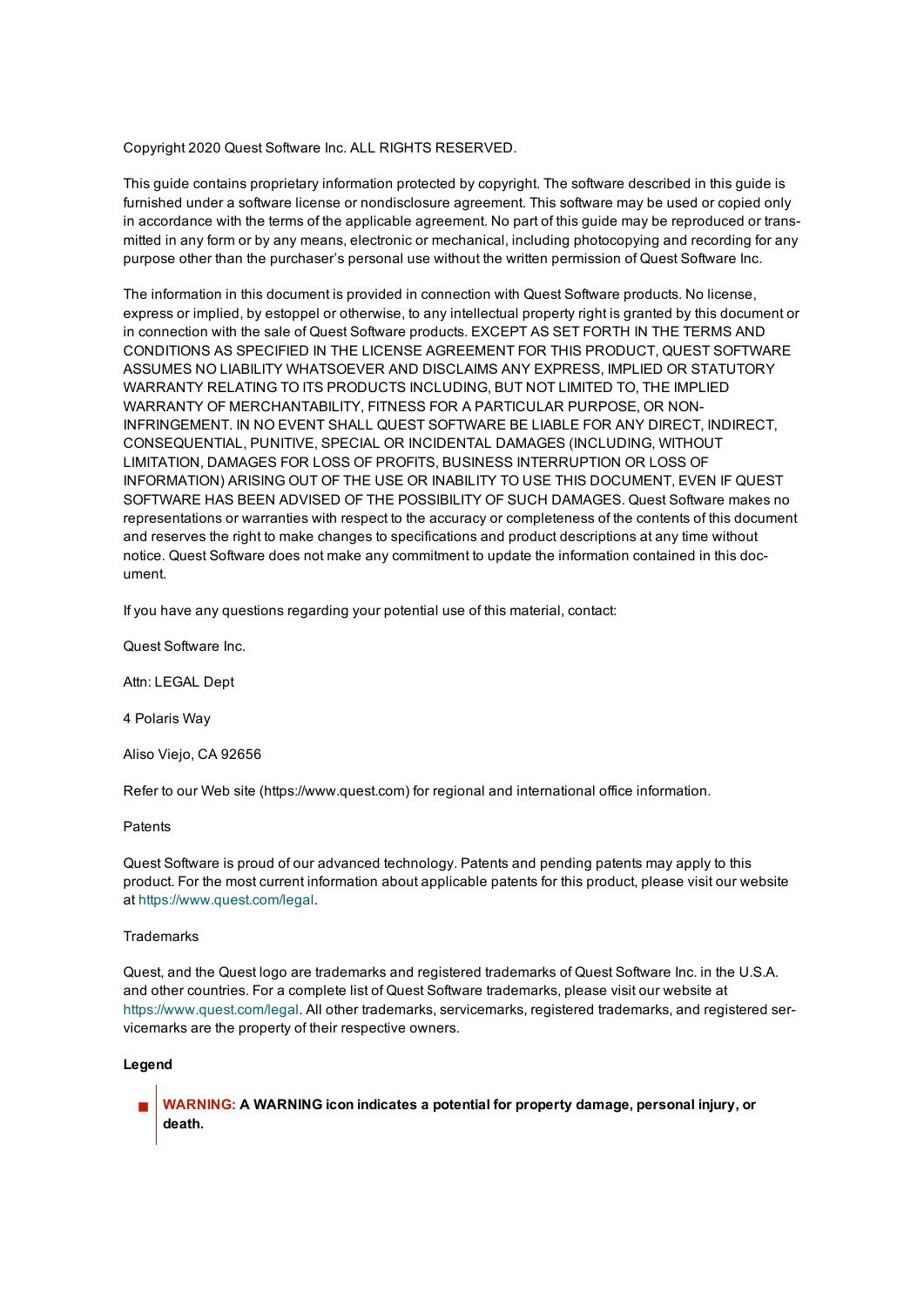**CAUTION: A CAUTION icon indicates potential damage to hardware or loss of data if instruc**ţ **tions are not followed. IMPORTANT**, **NOTE**, **TIP**, **MOBILE**, or **VIDEO**: An information icon indicates supporting information. i.

SQL Optimizer Installation Guide Updated - 27 Apr, 2020 Version - 4.4.2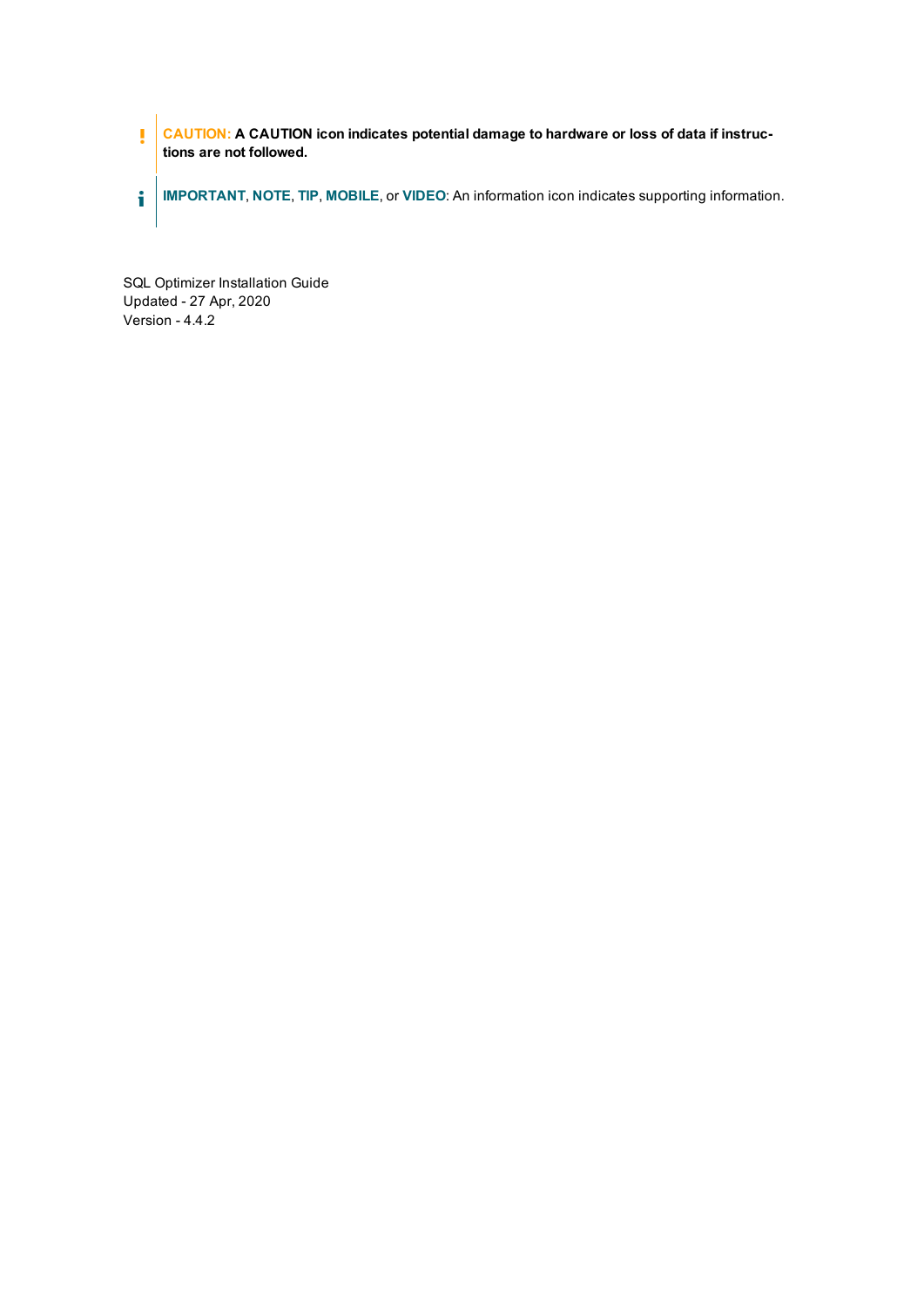#### Contents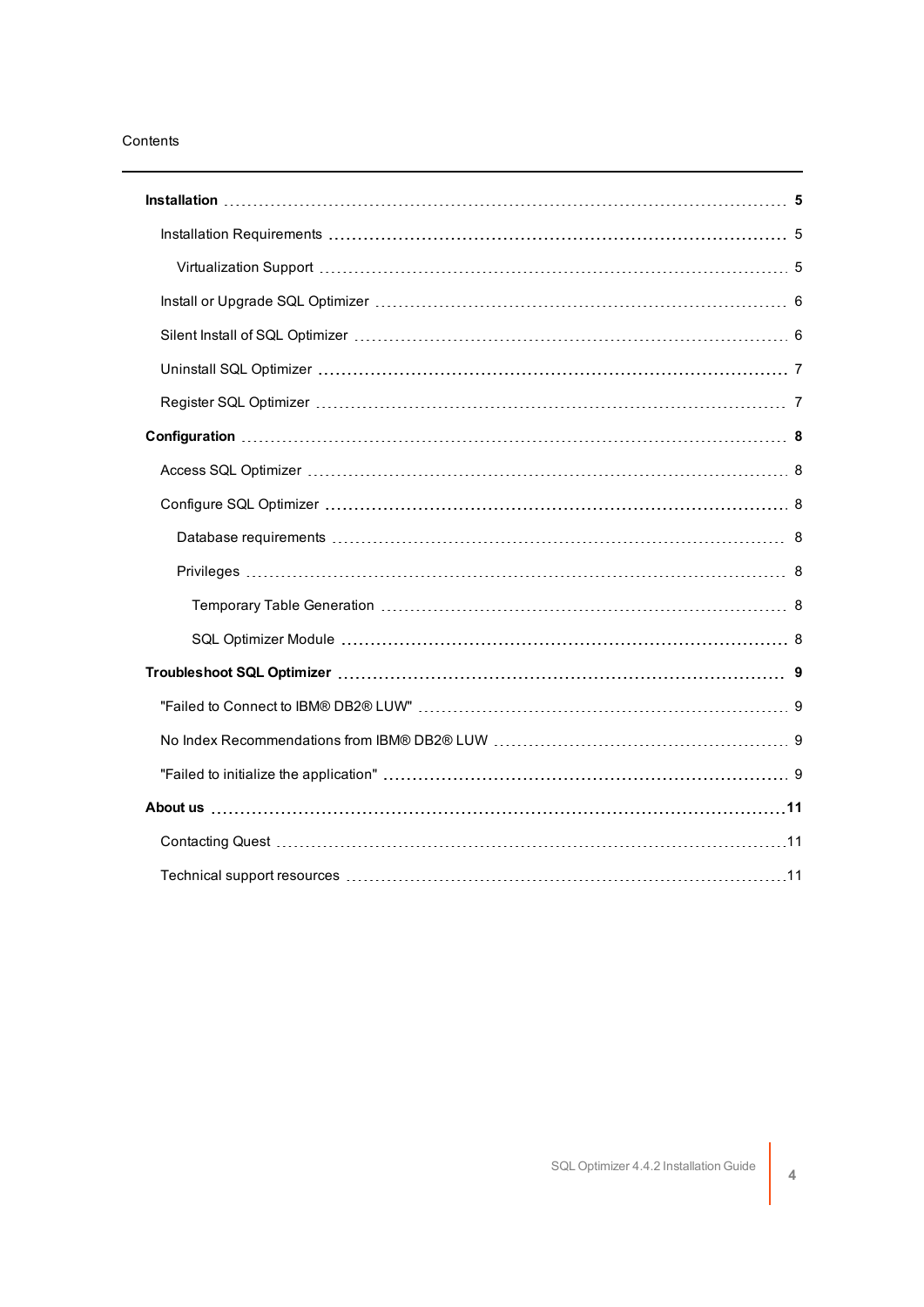# <span id="page-4-1"></span><span id="page-4-0"></span>Installation **Installation Requirements**

Before installing Quest SQL Optimizer for IBM® DB2® LUW, ensure your system meets the following minimum hardware and software requirements:

| Platform                   | 1 GHz recommended minimum                                                                 |
|----------------------------|-------------------------------------------------------------------------------------------|
| Memory                     | 1 GB of RAM recommended minimum                                                           |
| Hard Disk Space            | 50 MB hard disk space                                                                     |
| <b>Operating System</b>    | Microsoft Windows 7 (32-bit and 64-bit)                                                   |
|                            | Microsoft Windows 2008 R2                                                                 |
|                            | Windows Server 2012                                                                       |
|                            | Windows Server 2012 R2                                                                    |
|                            | Microsoft Windows 8 (32-bit and 64-bit)                                                   |
|                            | Microsoft Windows 8.1 (32-bit and 64-bit)                                                 |
|                            | Microsoft Windows 10 (32-bit and 64-bit)                                                  |
|                            | Microsoft Windows Server 2016                                                             |
|                            | Microsoft Windows Server 2019                                                             |
| Database Client            | PC client connection to DB2 LUW with DB2 LUW Client Software version 9.5 or<br>higher     |
| Database Server            | DB2 for LUW 9.5 or later on Windows, UNIX, OS/2, Linux, AIX, HP-UX, Solaris plat-<br>form |
| <b>Additional Software</b> | Adobe Acrobat Reader 7.0 or later (for viewing the Installation Guide)                    |
|                            | Microsoft Internet Explorer 6.0 or later                                                  |

### <span id="page-4-2"></span>Virtualization Support

| <b>Application Virtualization</b> | Limited testing has been performed for Citrix XenApp 6.5 on Win- |
|-----------------------------------|------------------------------------------------------------------|
|                                   | dows Server 2008 R2.                                             |

**Note:** SQL Optimizer for IBM® DB2® LUW may work in virtualization environments other than the ones in which it was tested.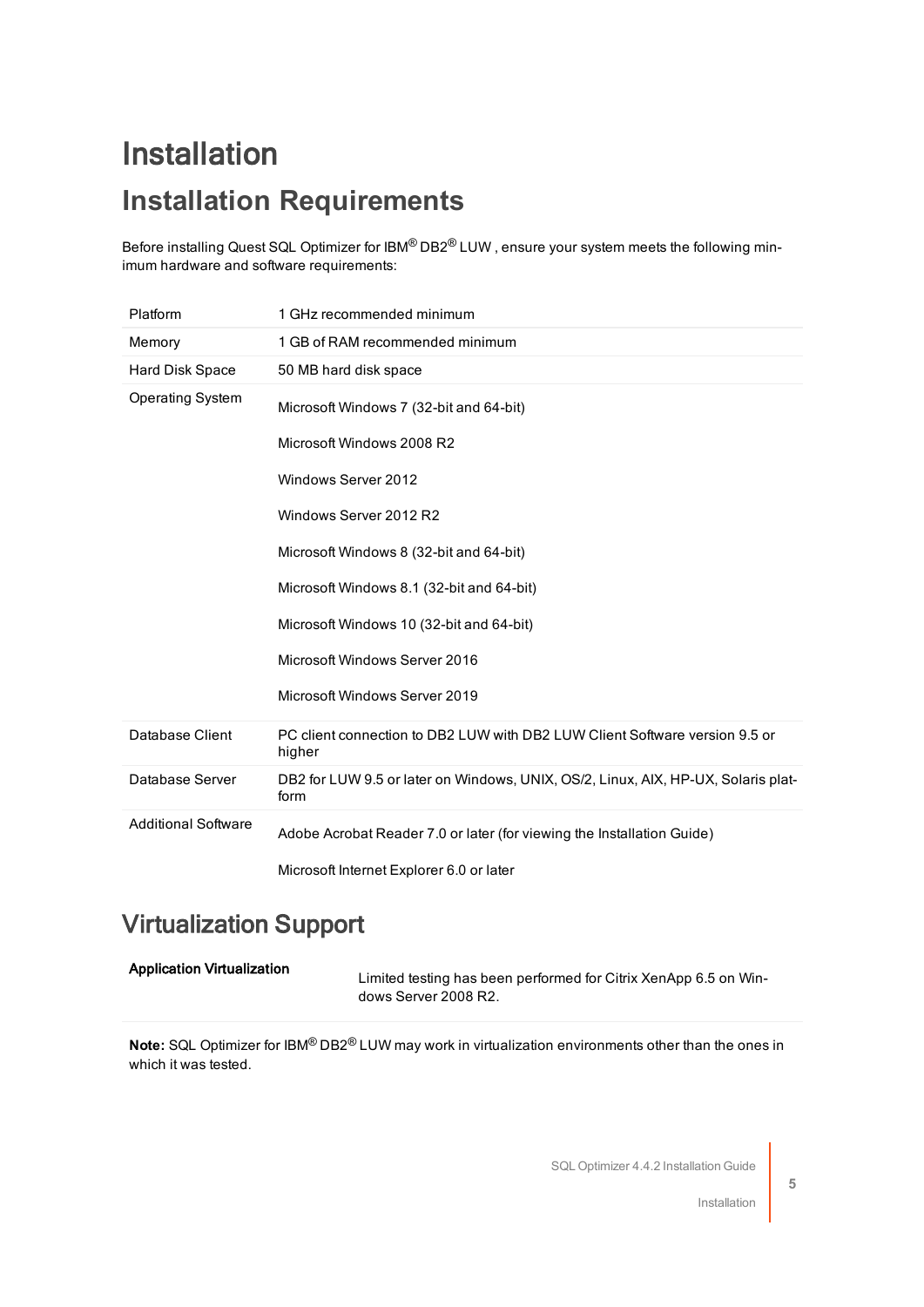### <span id="page-5-0"></span>**Install or Upgrade SQL Optimizer**

#### *To install or upgrade SQL Optimizer*

- 1. Run the SQL Optimizer installation program from the CD or the download file.
- 2. In the Welcome window, click Next.
- 3. In the License Agreement window, review the license.
- 4. Select **<sup>I</sup> accept the agreement**. Click **Next**.
- 5. In the Select the Products to Install window, select **Quest SQL Optimizer for IBM DB2 LUW**.
- 6. To allow other users to use SQL Optimizer, select **Install for everyone**.
- 7. Click Next.
- 8. In the Summary and Confirmation window, click **Install**.
- <span id="page-5-1"></span>9. Click Finish.

### **Silent Install of SQL Optimizer**

#### *To silently install SQL Optimizer, use this command*

msiexec /i "path to msi file\QuestSQLOptimizer\_DB2LUW\_*x\_x\_x\_x* msi" /qn

#### Where

 $/i =$  install

/qn = quiet, no UI

#### *To install it in a directory different from the default product directory, use this command*

msiexec /i "path to msi file\QuestSQLOptimizer\_DB2LUW\_*x\_x\_x\_x* msi" /qn installdir="installdir"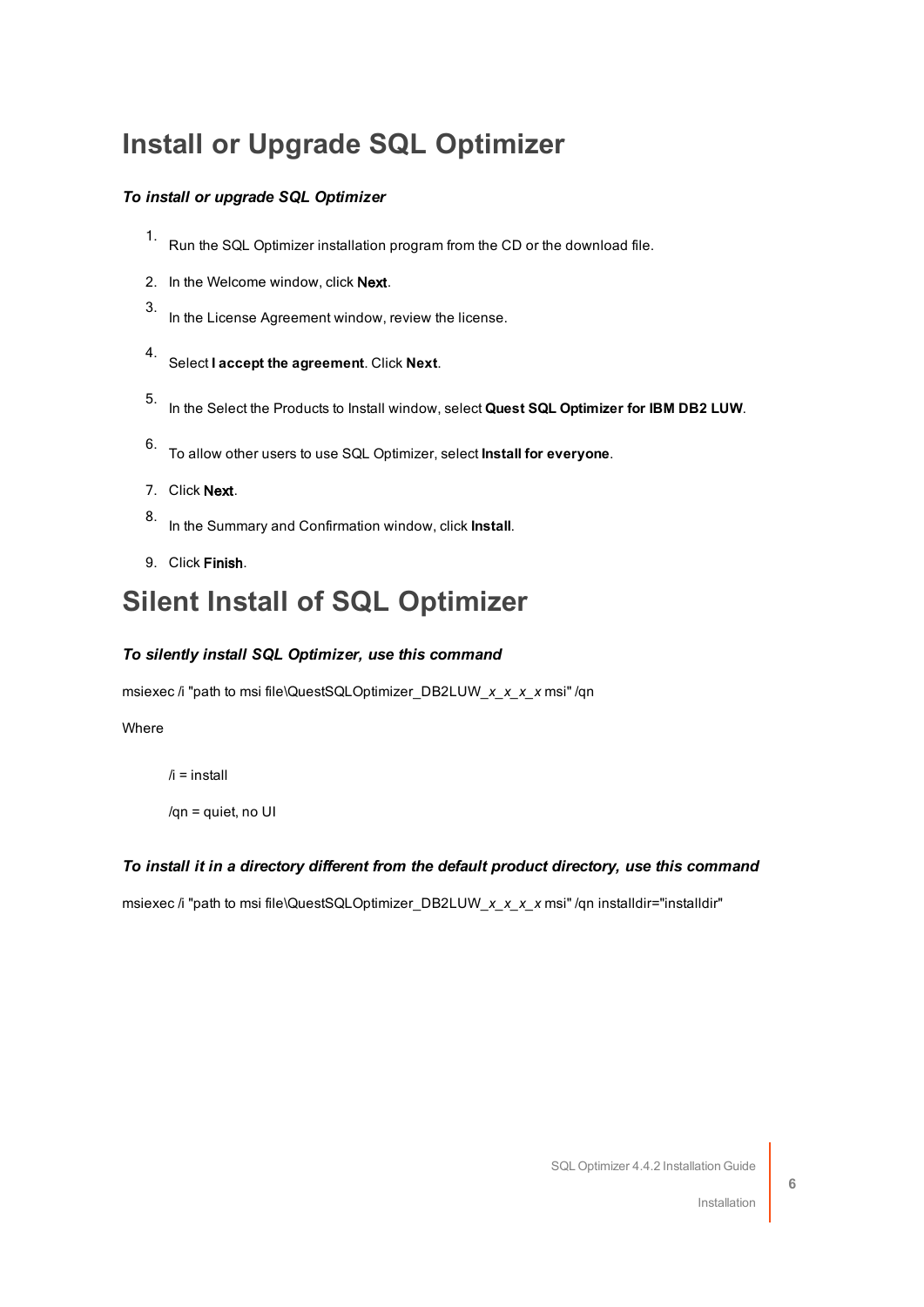### <span id="page-6-0"></span>**Uninstall SQL Optimizer**

#### *To uninstall from Windows Add or Remove Programs*

- 1. Select **Start <sup>|</sup> Control Panel**.
- 2. Select **Add or Remove Programs**.
- 3. Select **SQL Optimizer for IBM DB2 LUW**.
- 4. Click the **Change/Remove** button.
- <span id="page-6-1"></span>5. Follow the directions on the screen.

### **Register SQL Optimizer**

#### *To register the trial or production key*

- 1. In SQL Optimizer, select **Help | Licensing**.
- 2. Enter your *authorization key*.
- 3. For a production key, enter your *site message*.
- 4. Click **Apply**.

**Note:** Enter the license key for each user log-on on the computer.

**Tip:** Access the Licensing window any time to review current license information in the License Details pane.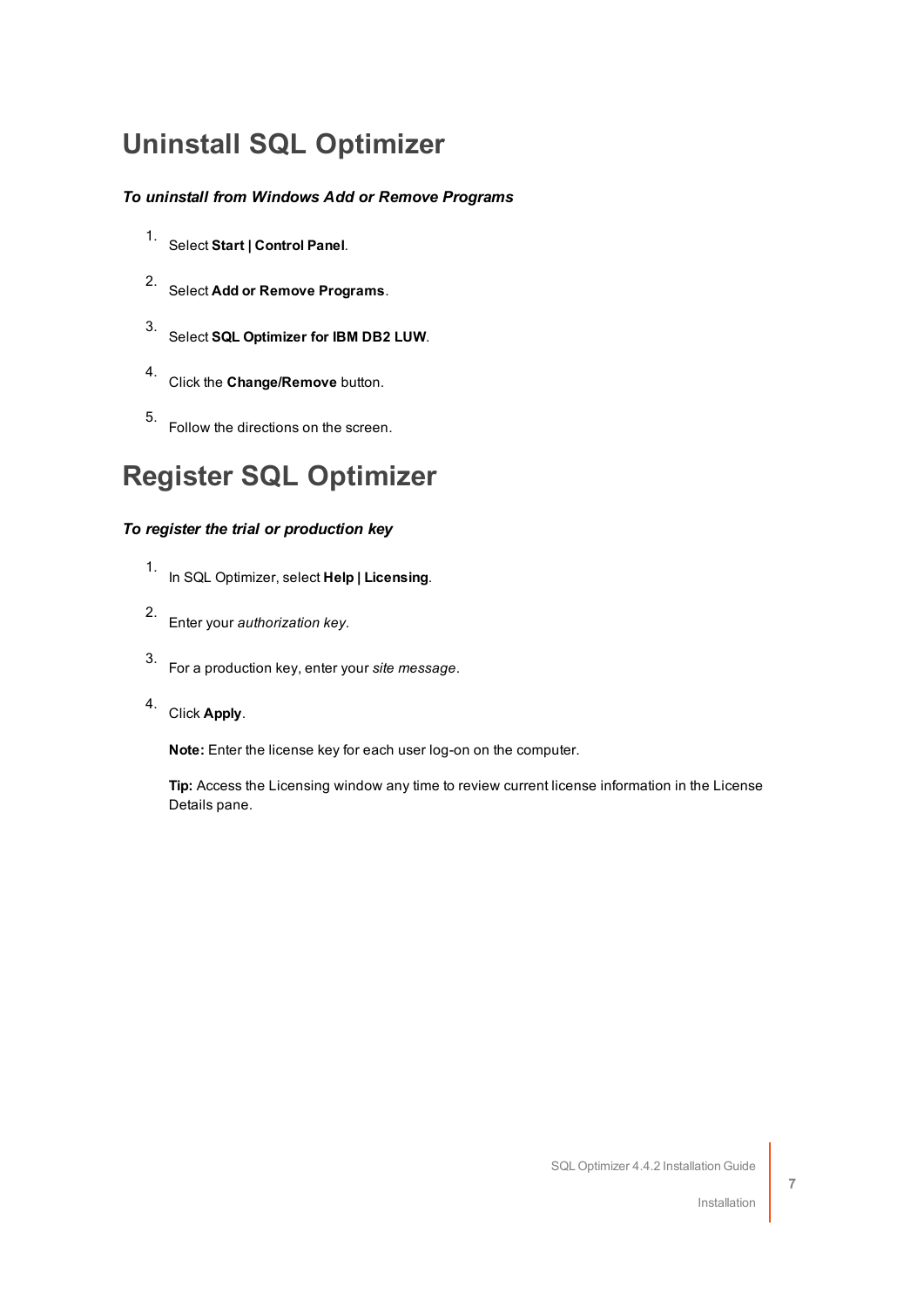# <span id="page-7-1"></span><span id="page-7-0"></span>**Configuration Access SQL Optimizer**

*To run SQL Optimizer*

Select Start | All Programs | Quest Software | Quest SQL Optimizer for IBM DB2 LUW | Quest SQL Optim**izer for IBM DB2 LUW**.

### <span id="page-7-3"></span><span id="page-7-2"></span>**Configure SQL Optimizer**

### Database requirements

<span id="page-7-4"></span>SQL Optimizer supports DB2 LUW 9/10 on UNIX (AIX, Solaris, HP-UX, Linux), OS/2, and Windows.

### **Privileges**

Most of the functionality in SQL Optimizer does not need any special privilege for the user. When logging on to SQL Optimizer, if you do not satisfy the logon privileges below, you are presented with a Connection Information window that details the functionality in SQL Optimizer which needs the privilege and therefore may be limited if the user logon is not granted the privilege.

### <span id="page-7-5"></span>Temporary Table Generation

To create or modify temporary tables in User-Defined Temp Table, Scanner Temp Table, Trigger Conversion, and temporary table generation while optimizing the source SQL statement, the logon user needs the following privileges:

• USE privilege on the USER TEMPORARY table space or SYSADM or DBADM authority

### <span id="page-7-6"></span>SQL Optimizer Module

In the Access Plan page of the SQL Optimizer window, you can update the table and index statistics. In order to update statistics, you must have one of these privileges:

- <sup>l</sup> SYSADM
- **.** SYSCTRL
- **.** SYSMAINT
- <sup>l</sup> DBADM
- CONTROL privilege on the table
- LOAD authority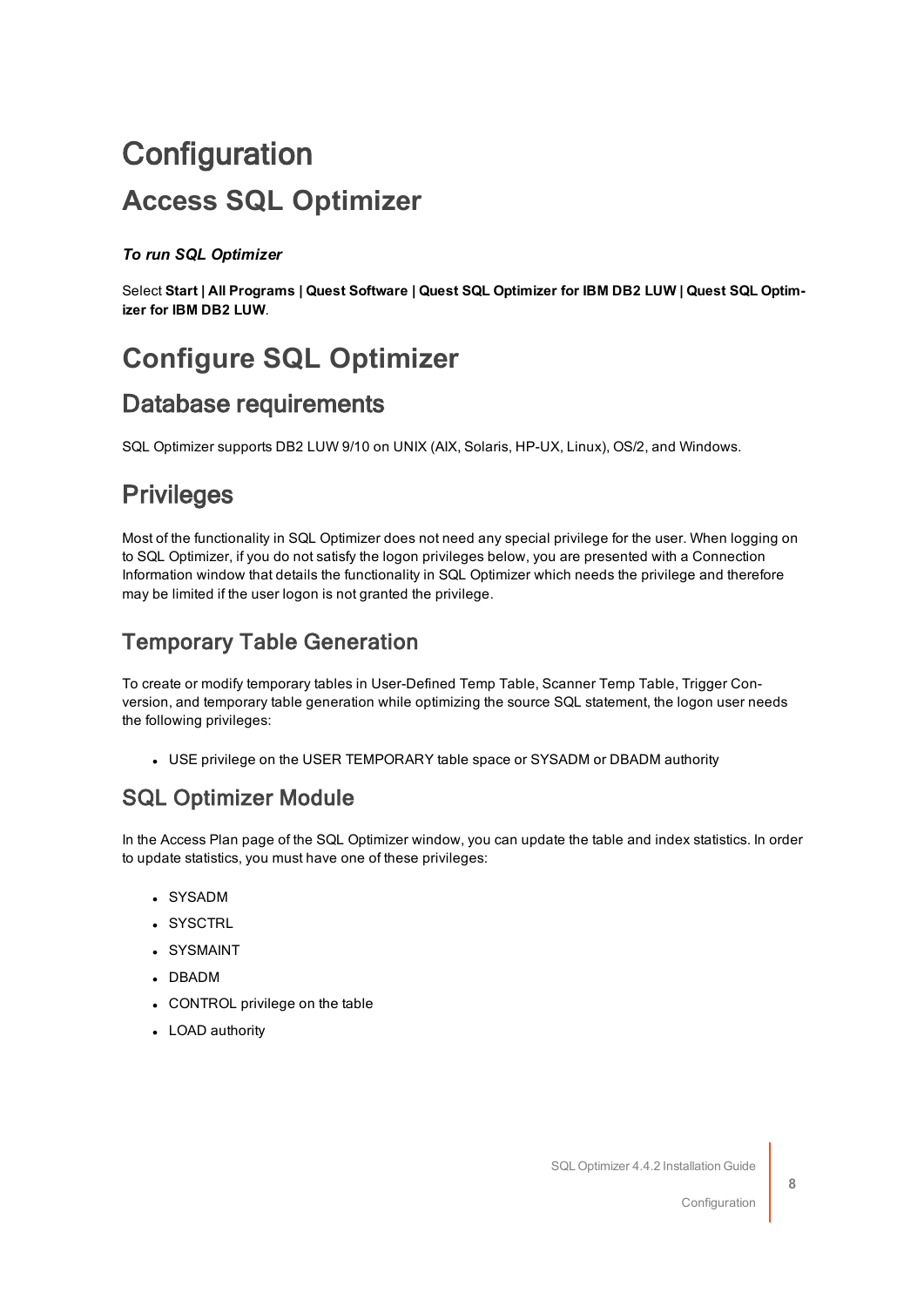## <span id="page-8-1"></span><span id="page-8-0"></span>Troubleshoot SQL Optimizer **"Failed to Connect to IBM® DB2® LUW"**

Check that other DB2 products (for example, Command Center) connect successfully to the database with the same login name, password and database alias. If connection fails, check with your database administrator.

### <span id="page-8-2"></span>**No Index Recommendations from IBM® DB2® LUW**

If the Generate Indexes function does not provide indexes recommended by DB2 LUW, perhaps the MEM\_ UDF heap size is not set large enough. Refer to the IBM documentation to increase the size of UDF Shared Memory in DB2 LUW to 1024 or higher.

### <span id="page-8-3"></span>**"Failed to initialize the application"**

When running SQL Optimizer on a Windows platform, you might encounter a "Failed to initialize the application" error message. This error message indicates that either the current user does not have certain permissions within the Windows Registry or that the Registry path does not exists.

The Permission of the Registry is as follows:

(F - Full Control, R - Only Read permission is needed)

HKEY\_CURRENT\_USER (F)

|\_Software (F)

|\_\_\_\_Quest Software (F)

|  $\Box$  Quest SQL Optimizer for DB2 LUW (F)

| | Current Version (F)

| | Connections (F)

| | Preferences (F)

(Full Control permission is needed upon installation)

HKEY\_LOCAL\_MACHINE (R)

| Software (R)

|\_\_\_\_Quest Software (R)

| | Quest SQL Optimizer for DB2 LUW (R)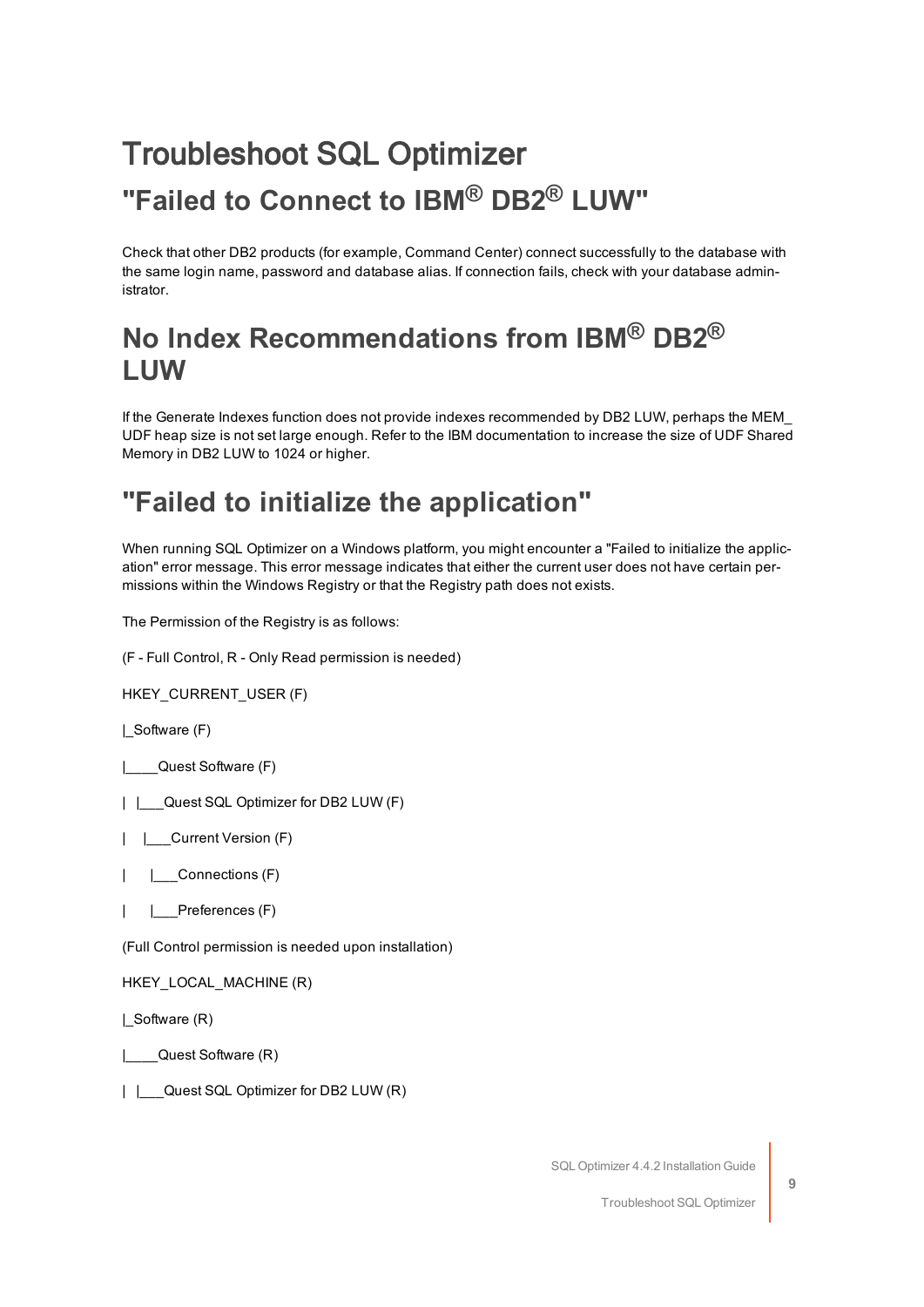| | Current Version (R)

 $\Box$ IBM  $(R)$ 

|\_\_\_\_|\_\_\_DB2 (R)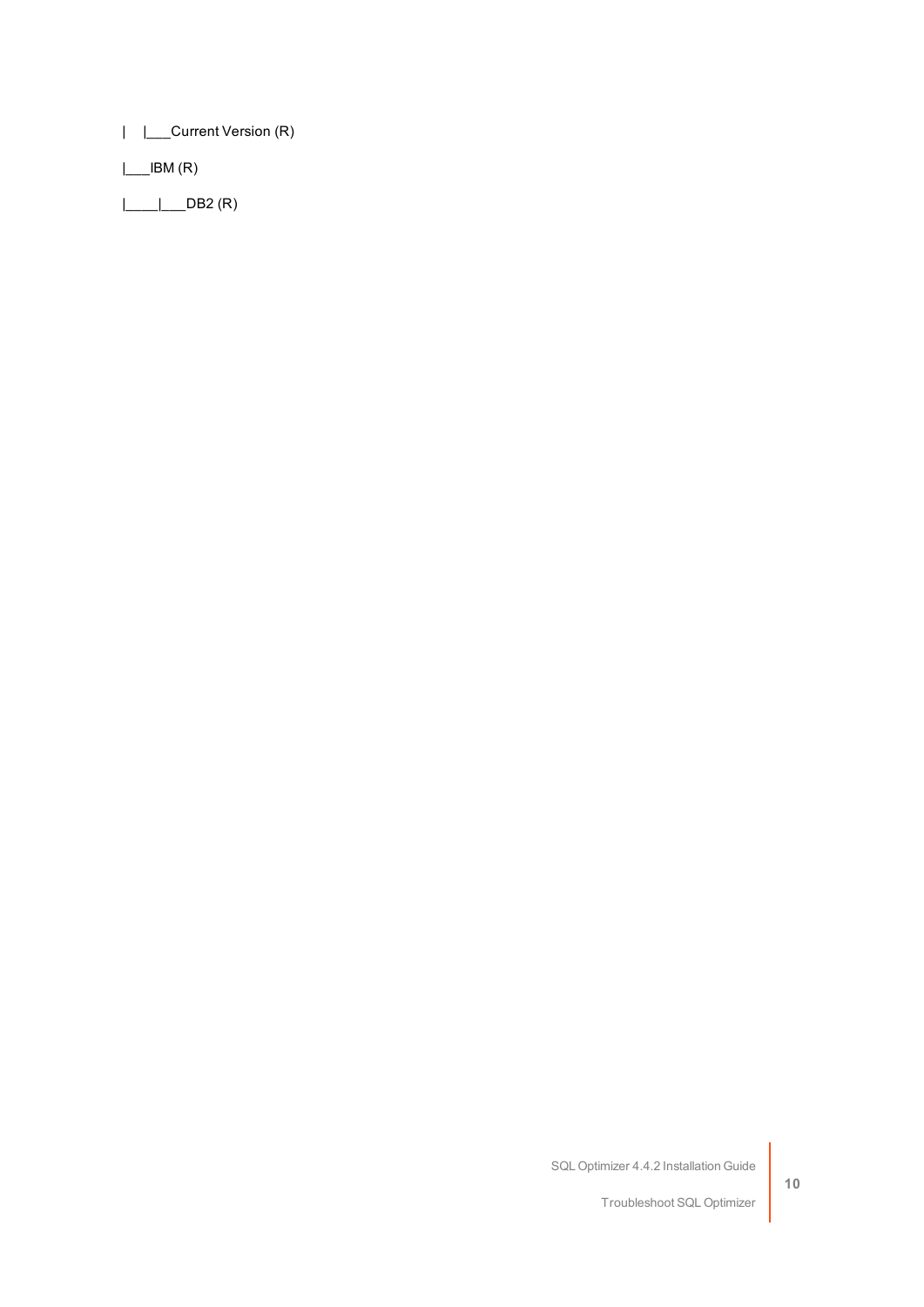### <span id="page-10-0"></span>About us **We are more than just a name**

We are on a quest to make your information technology work harder for you. That is why we build community-driven software solutions that help you spend less time on IT administration and more time on business innovation. We help you modernize your data center, get you to the cloud quicker and provide the expertise, security and accessibility you need to grow your data-driven business. Combined with Quest's invitation to the global community to be a part of its innovation, and our firm commitment to ensuring customer satisfaction, we continue to deliver solutions that have a real impact on our customers today and leave a legacy we are proud of. We are challenging the status quo by transforming into a new software company. And as your partner, we work tirelessly to make sure your information technology is designed for you and by you. This is our mission, and we are in this together. Welcome to a new Quest. You are invited to Join the Innovation.

### **Our brand, our vision. Together.**

Our logo reflects our story: innovation, community and support. An important part of this story begins with the letter Q. It is a perfect circle, representing our commitment to technological precision and strength. The space in the Q itself symbolizes our need to add the missing piece — you — to the community, to the new Quest.

### <span id="page-10-1"></span>**Contacting Quest**

<span id="page-10-2"></span>For sales or other inquiries, visit <https://www.quest.com/company/contact-us.aspx>.

### **Technical support resources**

Technical support is available to Quest customers with a valid maintenance contract and customers who have trial versions. You can access the Quest Support Portal at [https://support.quest.com](https://support.quest.com/).

The Support Portal provides self-help tools you can use to solve problems quickly and independently, 24 hours a day, 365 days a year. The Support Portal enables you to:

- Submit and manage a Service Request
- View Knowledge Base articles
- Sign up for product notifications
- Download software and technical documentation
- View how-to-videos
- Engage in community discussions